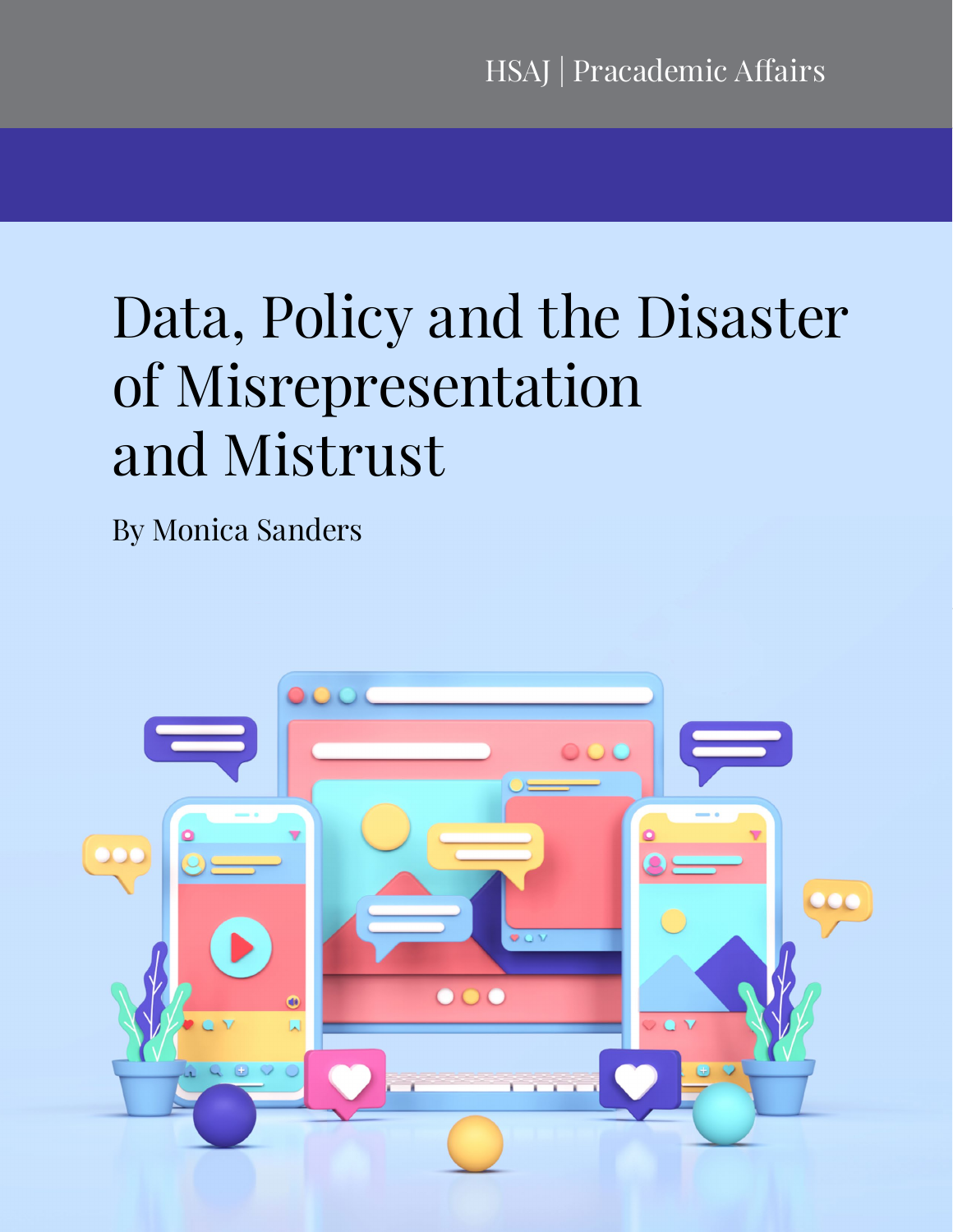#### Abstract

Using big data and current technology is increasingly becoming part of the practice of emergency and disaster management. With respect to marginalized populations, there are flaws in the way technologies are designed and how data is collected that have negative, disparate impacts on these groups. The organizations that produce the tools and products sometimes have diversity problems that impact the resources they provide. As emergency and disaster management professionals and organizations increase their use of these tools, it is important to understand the biases associated with them, the causes and how it will impact their ability to serve groups in most need of their assistance.

## Suggested Citation

Sanders, Monica. "Data, Policy, and the Disaster of Misrepresentation and Mistrust." *Homeland Security Affairs: Pracademic Affairs* 1, Article 6. (May 2021). [www.hsaj.org/articles17234](http://www.hsaj.org/articles17234).

## Introduction

When Katrina struck the Gulf Coast, Facebook was still a social networking site with pictures, posts, and the occasional "check-in" or "poke." We understood populations and income disparities via census reports and traditional academic studies. In 2020, the year of COVID-19, extreme wildfires and more hurricanes than the system had names, responders had at their disposal crowdsourcing, mobility and browser data, mapping, drone footage, and 'citizen science' from which to draw data. Social media and technology became a common part of emergency and disaster management.

Also common to all of these events was the disparate impact on poor, Black, and Brown communities. African American, Latinx, and Indigenous people are dying from COVID-19 at two to three times the White rate at this writing time. The same groups' children would experience pandemic-related educational setbacks from schooling at home more than other groups. In the criminal justice, intelligence, and law enforcement worlds, these groups are some of the most over surveilled and over-profiled. This commonality has led to mistrust of information about the pandemic, data collection and big government interventions in all their forms. There is good reason for mistrust. Despite being watched more than other groups, these communities are often overlooked and underserved. There are historical and socio-cultural reasons for these disparities, much of it rooted in this country's history and some of it in discriminatory impacts related to emergency and disaster management.**[1](#page-9-0)** This will be more of a challenge as the field increasingly uses big data and technology.

Another part of the problem is the nature of some of the data collected and how it was collected. For example, a great deal of mobility data is taken from cell phone call records and GPS, scooters, bike rentals, ride-hailing services, and some social media geo-tagging. Some of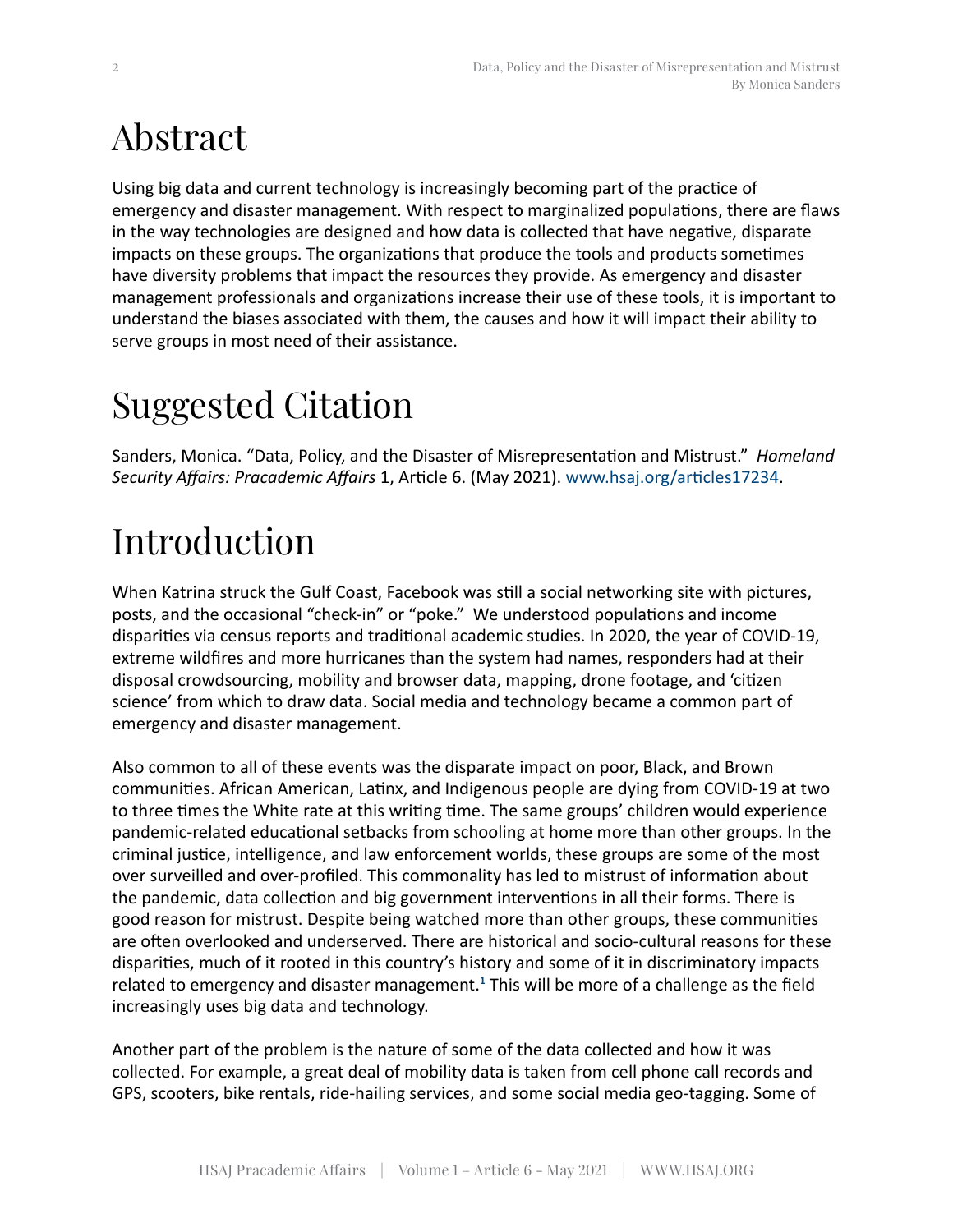<span id="page-2-0"></span>these sources tend to be urban and used by the more affluent. Others are taken from major mobile phone systems and vehicle GPS subscriptions. Rural people, the poor, and those who use short-term contracts or "pay as you go" phone services, as is the case with many Latinx and African American people, would not be adequately included in any analysis or policy stemming from this data. The result is undercounting, misrepresentation, and mistakes associated with these technologies which have the dual outcome of underserving these communities during emergencies and further engendering distrust in institutions.

In this essay, I will look at the evolution of social media and other data sources in the emergency and disaster management field from Hurricane Katrina until recent times. I will also review the larger context of oversurveillance and sources of mistrust of technology in BIPOC communities. Together, this evolution and increased use of big data, social media, and other technologies, particularly within agencies with responsibilities for disaster management, has the potential to further harm marginalized communities. Addressing some of the core issues with big data, AI and machine learning could help curb some of these problems before they happen.

## Early Challenges and Ongoing Research

In our work to understand data, social media and disasters, I used desk research to review trends in the respective uses of technology vis a vis several points in time in disaster history. Those were social media use and availability from Hurricanes Katrina versus Sandy as illustrated in the work from Sarah Estes Cohen. I also looked at research, Internet trade resources and journalism about public institutions and data collection generally to understand mistrust of these institutions, particularly in BIPOC communities. Finally, to make some early inferences about all of these forms of data production and collection, I reviewed the Federal Emergency Management Agency (FEMA) and Small Business Administration (SBA) programs which are or will be data driven.**[2](#page-9-0)**

One of the challenges and areas for further research beyond the scope of this article, is that some, but not all datasets are open for public review.<sup>[3](#page-9-0)</sup> Those that are open for review are from selected programs or collected on an episodic basis showing, for example, data sets for the individual assistance program but not for mitigation, procurement or other elements. Upon reviewing the available information, while it is clear that Open API tools for standards are being used<sup>[4](#page-9-0)</sup>, it is not clear which implementation tools are being used. As I will highlight later in this essay, it is in those tools (i.e. collection and analysis for implementation) where the bias and counting issues often occur. The research team has submitted requests to assist in our ongoing research to both agencies.

Concerning social media and other aspects of algorithmic bias, the next step in our ongoing work is to interview emergency managers and humanitarian responders for their perspectives and use cases about the overarching theme of this essay. Now that we understand the history and socio-cultural underpinnings, how do we address the ongoing issues of misrepresentation and mistrust alongside the progress and beneficial aspects of using big data, social media and other technological tools in disaster management?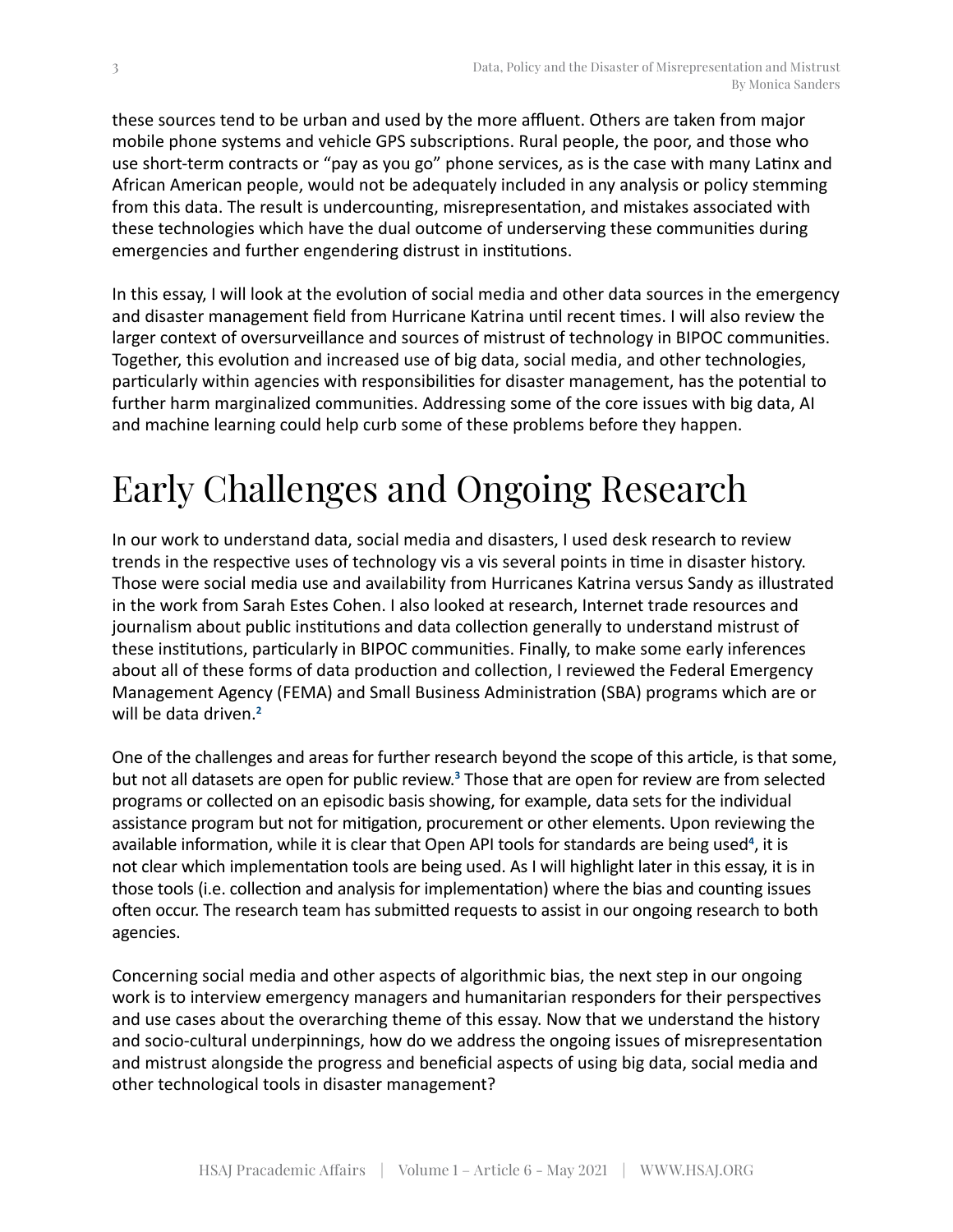#### <span id="page-3-0"></span>Social Media and Disasters

When Hurricane Katrina struck in 2005, Facebook was still a social networking tool for college students and those just out of college. There was no widespread social media use and the data being collected from usage were not used in disaster management work. Juxtapose this history with October of 2012, when Hurricane Sandy made landfall. Many in the emergency management community acknowledge that the management of that storm constituted a shift in technology use in disaster management.<sup>[5](#page-9-0)</sup> At that point, people of all ages were using Facebook and Twitter, Tumblr, and YouTube. The Federal Emergency Management Agency (FEMA) and the City of New York had online presences to monitor the public's reaction to the storm and provide public safety information. Before Sandy, the city reached more than three million people with its social media presence. FEMA also used social media heavily, combining it with traditional media for various public outreach initiatives. According to GOVtech, the agency reached more than six million people with a tweet and more than 300,000 people on Facebook during the Sandy response. Researchers monitoring the evidence and literature after the event were able to distinguish at least fifteen different kinds of social media use. That would inform practitioners and policy makers about how the public received disaster information to how people reunited after disasters.<sup>[6](#page-9-0)</sup> The experience led to a first responders social media working group in the Department of Homeland Security.

In addition to marking new territory in social media use, Sandy also brought in a new era of using predictive modeling to track storms and forecast flooding.<sup>[7](#page-9-0)</sup> It was well reported that the United States' models were behind Europe's in predicting the storm's landfall,**[8](#page-9-0)** but it was models from the New Jersey-based Stevens Institute of Technology and NASA DISASTERS that would be used to help officials issue more accurate flash flood warnings. This same work would be used in mitigation, offering an analysis of the long-term impact on critical and public infrastructure.

Today, we see an increased blending of technology, data, and disaster management. In the 2020 Wildfires, drones were used to drop fire retardants and set backfires in areas too dangerous for human firefighters to work. They were also used to map the wildfires along with satellite information from NASA and other federal agencies.**[9](#page-9-0)** The combined information from the mapping, speed, location, and other data from the drones helped with predictions that would ultimately get the fires under control.

These uses indicate that predictive mapping and drone usage have matured in recent years. With large amounts of "good" datasets, scientists can better predict natural disasters.**[10](#page-9-0)** For example, seismic data can help predict earthquakes<sup>[11](#page-9-0)</sup>, while recorded rainfall and past path analysis can do the same with floods and hurricanes, respectively. A multinational, interdisciplinary review of academic papers about machine learning or AI driven analyses of each of these kinds of natural hazards, as well as tsunamis, signaled a growing interest in applied and practical applications of the technology.**[12](#page-9-0)**

Thus, it would seem fitting when Google decided to build a flood prediction system in India and use Google Maps and Search to warn people. This issue is that the design and implementation focus was on warning people about issues with structures. There was no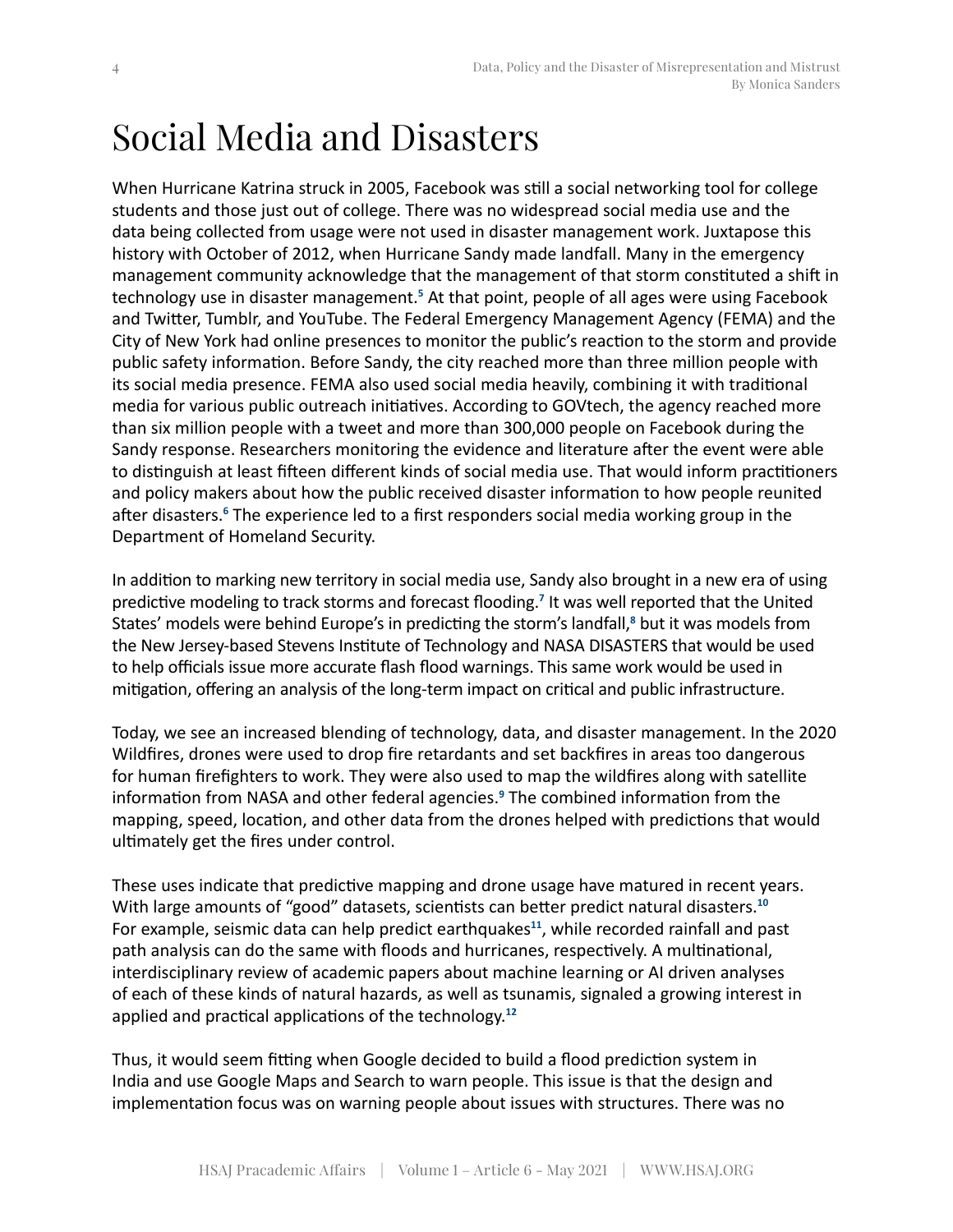<span id="page-4-0"></span>accounting for how people would react to the warnings or the means by which those warnings would come. The same can be said for crowdsourcing information taken from Twitter and mobile apps by University of Dundee researchers. While the increased use of technology has numerous public benefits, it has heightened fear and mistrust in specific public segments. As we 'modernize,' we could inadvertently further 'marginalize' if we do not understand the population's apprehensions. Much of that is rooted in how the advent of "big data" generally has underserved or harmed some of the communities we in the emergency and disaster management practice need to help most.

## The Marginalized and Mistrust in Institutions

Whether it be algorithmic bias, facial recognition errors and how law enforcement agencies deal with them, or the bad press surrounding the technology industry's treatment of Black employees, there is not much cause to engender trust in tech institutions among Black, Indigenous and people of color (BIPOC). One of the more predominant issues surrounding trust is the over surveillance of BIPOC and other marginalized communities by law enforcement agencies. Facial recognition technology and its flaws concerning accurate identification of people with darker skin tones are better-known problems. In New Jersey, a Black man recently won a lawsuit after spending ten days in jail after the technology, combined with predictive analysis, misidentified him.**[13](#page-9-0)** Although New York and New Jersey did use technology and social media to help the general public during Sandy, there are continuing problems with using some of the same technologies to police, often inappropriately, marginalized communities.

Some examples are outlined in the Brennan Center for Justice's tracking of the New York Police Department's (NYPD) use of technology.**[14](#page-9-0)** It uses social media monitoring to track hashtags and generally monitor certain groups or individuals. There have been many instances of racial bias accusations and false positives for identifying criminals caused by misinterpreting data. The breadth of the NYPD's technology use is wide and shocking if you happen to come from a marginalized group. According to the Brennan Center, it has at its disposal: facial recognition technology, video and social media monitoring, predictive policing, cell-site simulators, automated license plate readers, domain awareness systems, drones, x-ray vans, gunshot detection systems, body cameras, a DNA database, and surveillance towers. Every one of these has some element of race, ethnicity, or gender bias attached to its use. While the NYPD is being used as an exemplar, these issues could happen in any jurisdiction with the funding to leverage this technology amount. In addition to the case in New Jersey, there have been similar problems in Florida.**[15](#page-9-0)** Given that police and fire departments are part of or work closely with emergency management, it is not unimaginable that the tools would be used in multiple scenarios. The problem is that the bias associated with them can also appear in multiple scenarios.

In each of these technologies, there is an algorithmic core that lends itself to a discussion about algorithm bias. We know that algorithmic bias is when artificial intelligence (AI), whether it be machine learning or deep learning, develops biases based on race, gender, or religion.**[16](#page-9-0)** An example is a photo app incorrectly tagging people with darker skin. Many times, it is caused by the data from which it learns. A sorting program that only receives photos of white or lighter-skinned people might mistakenly eliminate darker people because it cannot recognize those features.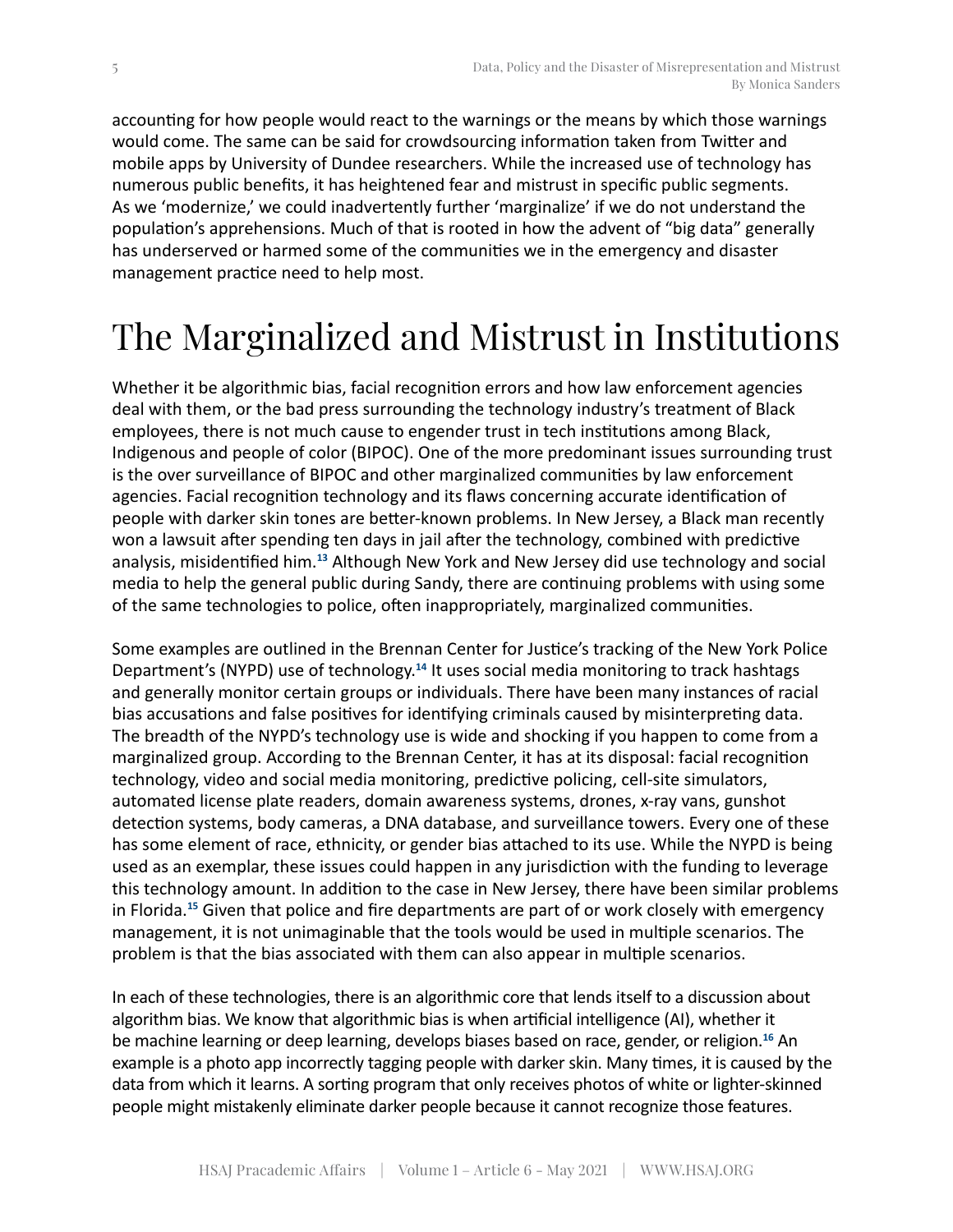<span id="page-5-0"></span>Other times, the bias comes from the data scientist or algorithm writer.**[17](#page-10-0)** It is common knowledge that the tech industry is a male-dominated field. Because of this factor, applications, programs, and AI may be disproportionately "masculine" in their learning. A natural language program used in job applications, for example, may not select a female engineering candidate because it was exposed to mainly male pronouns in association with that kind of work. Essentially, algorithmic bias is yet another extension of human bias. The tools we develop inherit our societal, racial, and gender perspectives.**[18](#page-10-0)**

Where AI and big data could alleviate some of the social ills in our world as their designers undoubtedly intended them to, they can also amplify them. In a health care system that already disproportionately underserves people of color, it has been reported that AI bias means chronically sick Black people are less likely to be referred for complex care than equally sick white people.**[19](#page-10-0)** Given that AI is involved in more than 200 million Americans' managed care, this is a severe under-representation issue. Like the one mentioned earlier in this essay and used in various law enforcement, security, and other industries, facial recognition systems misidentify Asian and African descent people roughly 100 times more than white people.**[20](#page-10-0)** Native Americans had the highest misidentification rate of any group, according to the Washington Post article. There are stories of such problems in algorithm usage in systems ranging from beauty contests to job application portals. Take the pronounced, society-wide impact of algorithmic bias and combine it with historical mistrust of government and institutions; it is clear why some groups will generally mistrust the technology, particularly in times of crisis.

## Problems with Data Collection and Analysis

In order to understand the issues with "big data" and marginalized communities, it is important to understand how it is defined. This section begins with a brief overview and then continues with examples of how the nature of the data and methods by which it is collected leads to undercounting.

For those who are sticklers for the purest definitions, it refers to software for data sets that exceed traditional databases' capabilities. For others, the term big data is shorthand for predictive analytics. A good example of either type is the New York Stock Exchange. It represents a massive data set that is continuously in flux and beyond a traditional database. Though in flux, it moves in somewhat predictable historical patterns and responds to certain factors in predictable ways. That means it can be used as a predictor or be the subject of predictive analytics.

The more extensive definition of big data refers to the typologies and characteristics of the big data's information. There is structured data, which is any data that can be stored, accessed, and processed in the form of a fixed format.**[21](#page-10-0)** This could be a database or survey results. Any data with an unknown form of structure is classified as unstructured data. In addition to the size being huge, unstructured data poses multiple challenges in its processing for deriving value out of it. Think of "Google Search" results as an example of unstructured data.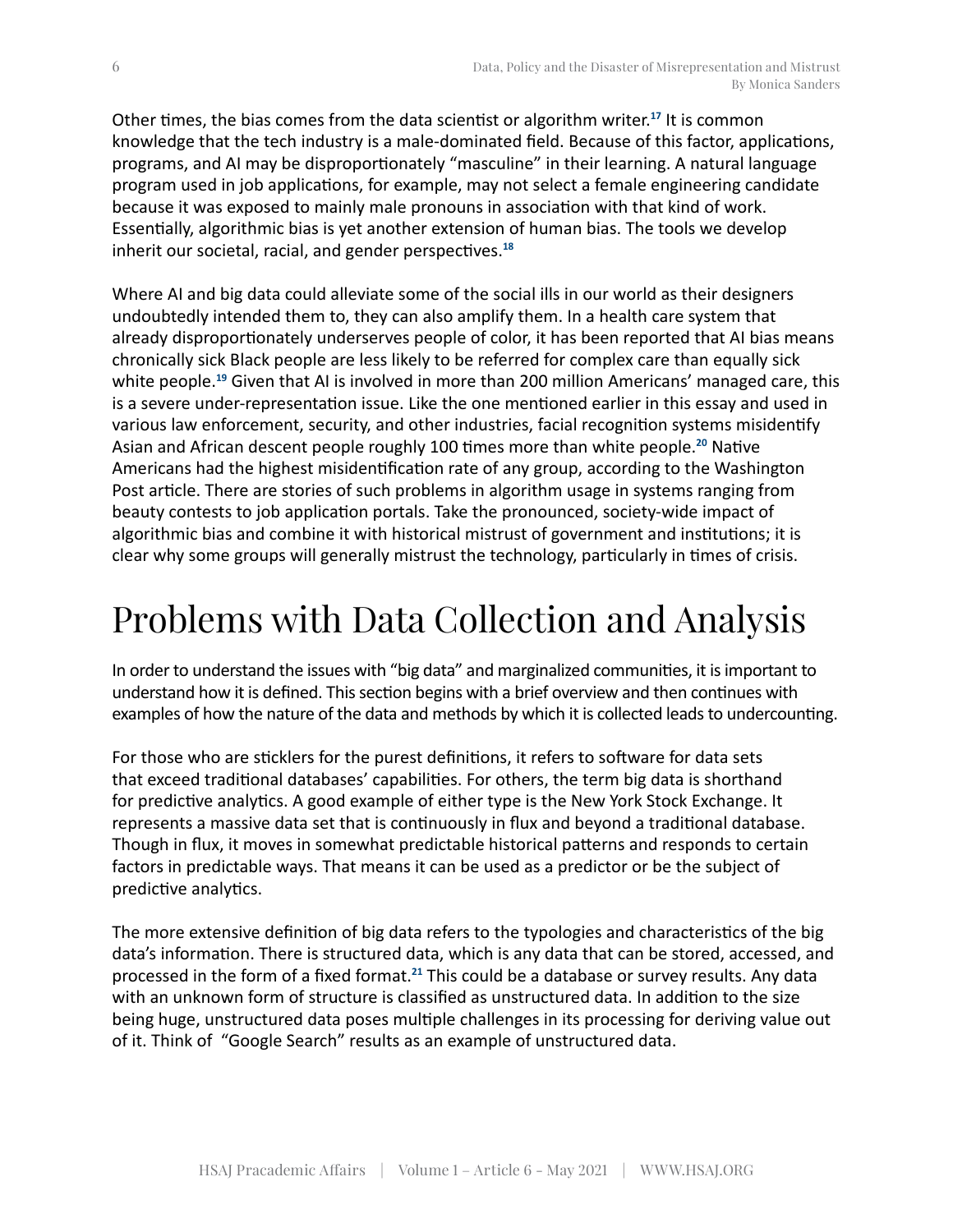<span id="page-6-0"></span>Semi-structured data has aspects of both. When thinking of big data, it is vital to acknowledge the four characteristics "V's" or as many technologists and data scientists call them: Volume, or the sheer amount of information; Variety, meaning the different types of information as collected from diverse sources; Velocity, or the speed at which it is being generated; and Variability or Veracity, which refers to inconsistencies in the data.**[22](#page-10-0)** Some include a fifth, Value, because of its meaning to companies in predicting consumer behavior or making more efficient hiring decisions. Some of the more widely used methods involve semi-structured data.

When looking at the discussion around disproportionate impacts on marginalized communities, it is the first and last of those "V's" where the problems come into play. This means there is not enough variety in the collection methods or there are problems with the standards and implementation, or veracity of the data. Here are some of the more prominent data collection methods and corresponding data sets: browser data from cookies and trackers, social media harvesting, employer databases, satellite imagery, games, and cell phone location data.**[23](#page-10-0)** For each kind of collection, there is a potential problem when dealing with marginalized groups. Social media harvesting and browser data are sometimes collected with the same biased tools or individuals with the same implicit bias as noted in the algorithms themselves, leading to similar misrepresentation or underrepresentation of marginalized people. In another example, a study from Stanford and Carnegie Mellon noted that older and nonwhite Americans are less likely to be captured in the mobility data used in COVID-19 tracing.**[24](#page-10-0)** One of the problems is the vendors would not disclose the collection sources. However, previous studies have shown that call records collection and GPS traces, typical collection methods, undercount people in rural areas and low-income areas where smartphone usage is not high.**[25](#page-10-0)** The same is valid for low-income Black and Latinx users; they may not have a monthly cellular plan but opt for "pay as you go" options where information is not stored or aggregated in the same way.

So how do we prevent some of this bias? Making sure the data going into an algorithm is as representative as possible is probably *the* most crucial factor in preventing machine learning bias. Placing all the different types of groups of data into a dataset can be challenging. Ensuring that the data is segmented to be sure that it is correctly grouped and managed is a great deal of work. But when balancing that against the consequences to society, and more selfishly, our tool's accuracy, it is worth it. When we have insufficient data about one group, we can weigh groups against each other to compensate. But be aware this can lead to new, unexpected biases. Working through all of these issues requires monitoring, reviewing, and a great deal of real-world testing.

Another serious issue contributing to bias and the ensuing mistrust in institutions is one of representation in organizations that produce big data. In 2020, Trust Radius, the organization which has previously produced a Women in Tech report, issued its inaugural People of Color in tech report.**[26](#page-10-0)** According to the report, Black, Latinx, and Native American people make up less than 5% of the tech workforce. The report took an honest view of the problem with the broader term "people of color" because it causes the representation of Asian and South Asian tech professionals to skew diversity numbers favorably. Google recently made headlines for hiring a well-respected AI expert of African descent but then firing her when she raised ethical issues concerning algorithmic bias, facial recognition programs as well as workplace issues.**[27](#page-10-0)** If the faces of tech and faces behind tech as we know it are not representative, it should not be surprising that the tools they build will be more susceptible to the kinds of bias explored in this essay. Acknowledging this factor in hiring and team-building decisions is another bias mitigation technique.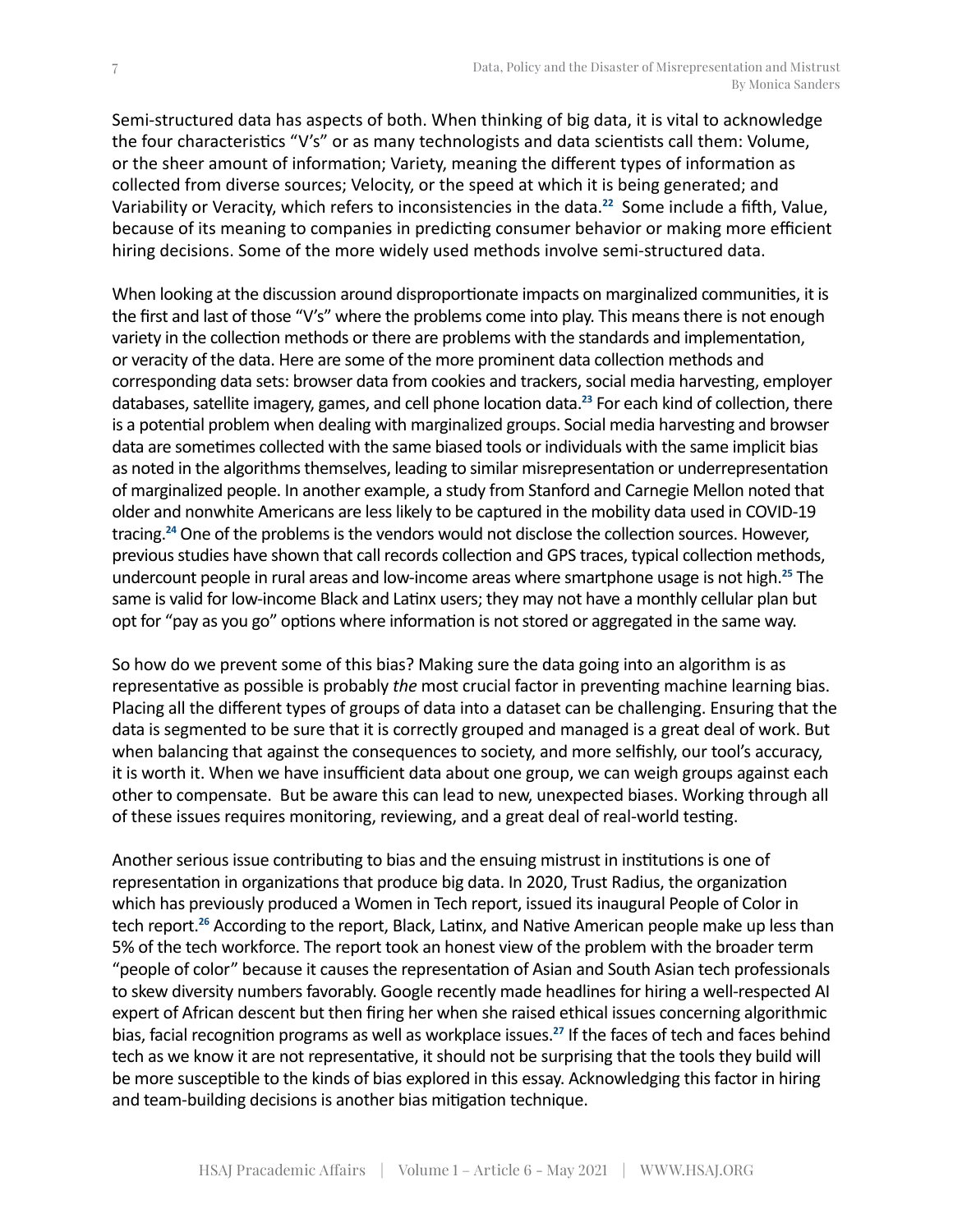#### <span id="page-7-0"></span>Why It Matters

Agencies and organizations using "big" or "bespoke" data and technologies from these same sources and vendors to support programs or create policy will not have equitable or even consistent outcomes. Among the federal agencies engaged in embracing big data as part of their modernization efforts are those with missions that impact disaster and emergency management: FEMA, HUD, and the Small Business Administration (SBA). FEMA has launched several initiatives as part of its data-driven decision-making work. That began with the Foundations for Evidence-Based Policymaking Act, signed into law in January 2019.**[28](#page-10-0)** Those initiatives include data transparency work and information sharing with agencies with which it frequently coordinates, like the Army Corps of Engineers. The Enterprise Data Analytics Modernization Initiative focuses on sharing information like generators, gasoline, and other critical supplies and then predicting areas of most need. It will also be implemented in financial programs like preparedness grants and public assistance programs, even as it attempts to address equity in its operational work.**[29](#page-10-0)** FEMA also deployed big data analytics to improve the return on investment for building code standards, making a stronger case for their implementation in the process.**[30](#page-10-0)**

There are many benefits to come from this work. First, FEMA's systems need modernization and better security practices, especially after the inspector general report about the data leak of disaster survivor information in 2019.**[31](#page-10-0)** Streamlining information about resources and improving placement and distribution of those resources is also a valuable effort. Decades of hazard mitigation advocacy efforts have been centered around strengthening and enforcing building codes to improve resiliency and lessen the cost of disasters.

The potential problems come with the biases, particularly the undercounting biases associated with cell phone data not being recognized. The impact on communities can range from resources not being prepositioned in or directed to the most marginalized areas. Grant program design and implementation may not include race and poverty indicators or gender and poverty because of the algorithmic bias related to misidentifying or misrepresenting individuals with these characteristics. There is a risk that relying on big data too much, too quickly could deepen inequity and lessen efficiency.

HUD and the SBA also have embarked on similar work. HUD has opened its datasets to the public, researchers, and other interest parties for free online. It includes everything from its assessment of American Indian Housing Needs**[32](#page-10-0)** to the Neighborhood Mapping Tool it uses to identify "areas of greatest need."**[33](#page-10-0)** The agency is also considering FEMA's approach, using big data analytics to improve service delivery or risk and budget management analysis.**[34](#page-11-0)** The SBA has a similar digital strategy emerging as part of the same government-wide initiatives that are now law. It has opened its program datasets to the public.**[35](#page-11-0)** In both cases, the information is clear, though the collection methods are not entirely clear. Unless there is a policy to mitigate or eliminate algorithmic and collection bias, policy based on this data will miss population segments or entire groups. The same could be true concerning outside organizations using the information.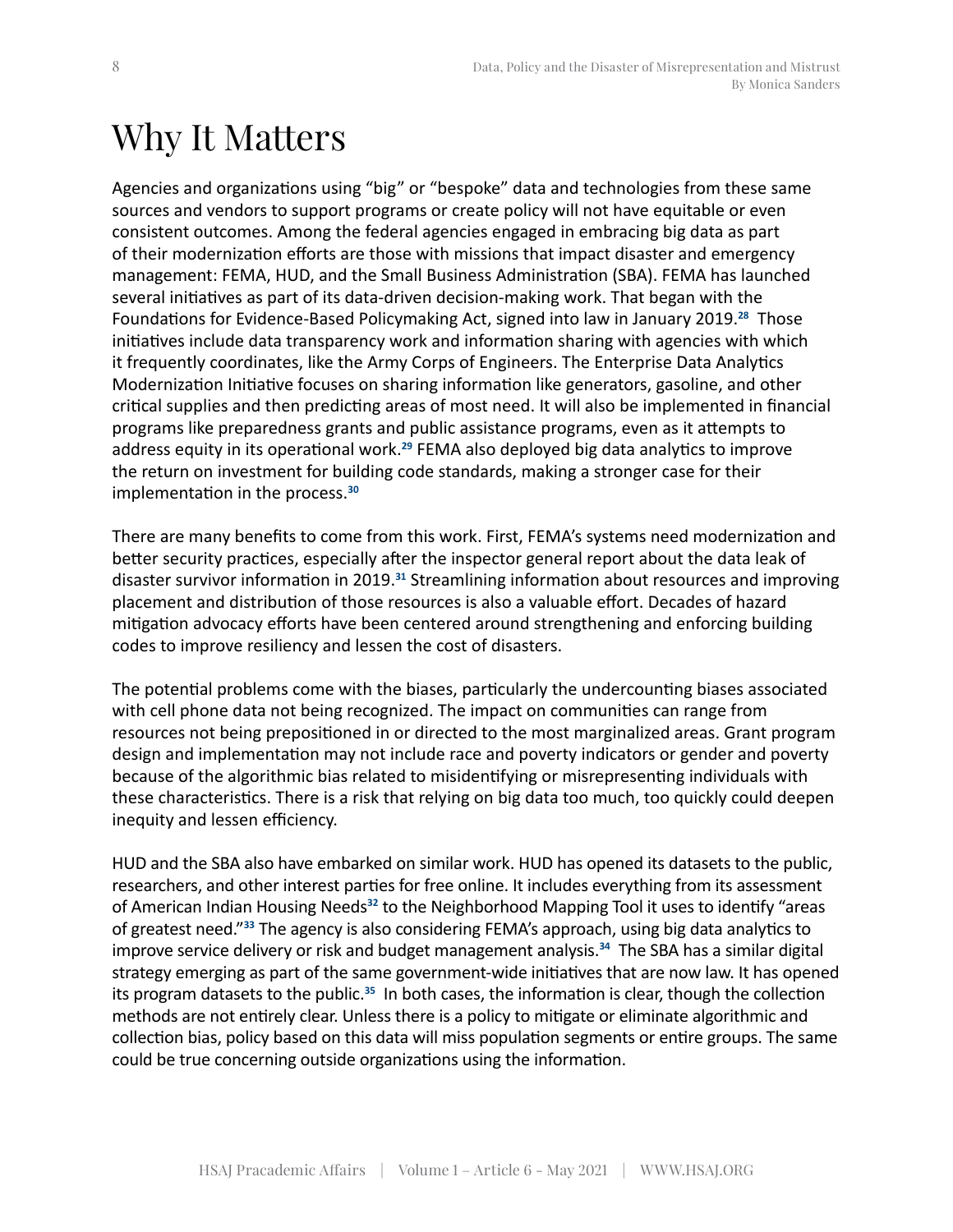#### <span id="page-8-0"></span>Conclusion

Just as the world of big data, artificial intelligence, and technology, in general, is broad, inspiring, and overwhelming, so is the world of disaster and emergency management. A movement to leverage more technology to make our work safer and efficient should not come at the cost of our collective ability to value humanity. When in the role of consuming data, be sure to question vendors and the tools they provide. Ask questions about how datasets are collected. Leverage that information against the "ground truths" volunteers, staff, and local organizations will already know about any given area's needs and vulnerabilities. Use the human intelligence to fill any potential gaps in the artificial intelligence to generate more accurate outcomes. Socialize the limitations of these tools in training by including them as factors in case studies and scenario gaming.

When in the role of being a creator or producer of data and technology tools, be intentional in your operations. Review some of the existing research about how to mitigate against bias and for fairness in machine learning and AI tools. The AI Fairness 360 Toolkit**[36](#page-11-0)** can be used to test the quality and integrity of algorithms as well as set metrics for datasets. Another way to deal with fairness and overcome collection bias is to ensure that a wide variety of population segments and vulnerability indicators are included in datasets.

Consistent with other calls for more diversity in the field, as more disaster and emergency management organizations and agencies begin to hire data scientists, engineers, and other tech professionals, make sure to hire a diverse workforce to avoid inherent algorithmic bias.

#### About the Author

Monica Sanders is an Associate Professor of Sociology and Criminal Justice at the University of Delaware. Her research interests include law, technology and vulnerable groups. Previously, she created and taught a course on disaster law and policy at the Washington and Lee University School of Law. She also has faculty affiliations with the Georgetown University Law Center and Emergency and Disaster Management Program. Professor Sanders also served as Senior Legal Advisor for International Response and Programs at the American Red Cross, focusing on international disaster response and humanitarian assistance principles. Previously, she was a Senior Committee Counsel for both the House of Representatives and Senate Committees on Homeland Security. She serves on a number of advisory boards, including the Institute for Building Technology and Safety. Professor Sanders received her degrees from the University of Miami (B.S.), the Catholic University of America (JD), Harvard Law School Project on Negotiation (Cert.) and University College London (LL.M). She may be reached at [monica.sanders@georgetown.edu](mailto:monica.sanders@georgetown.edu) .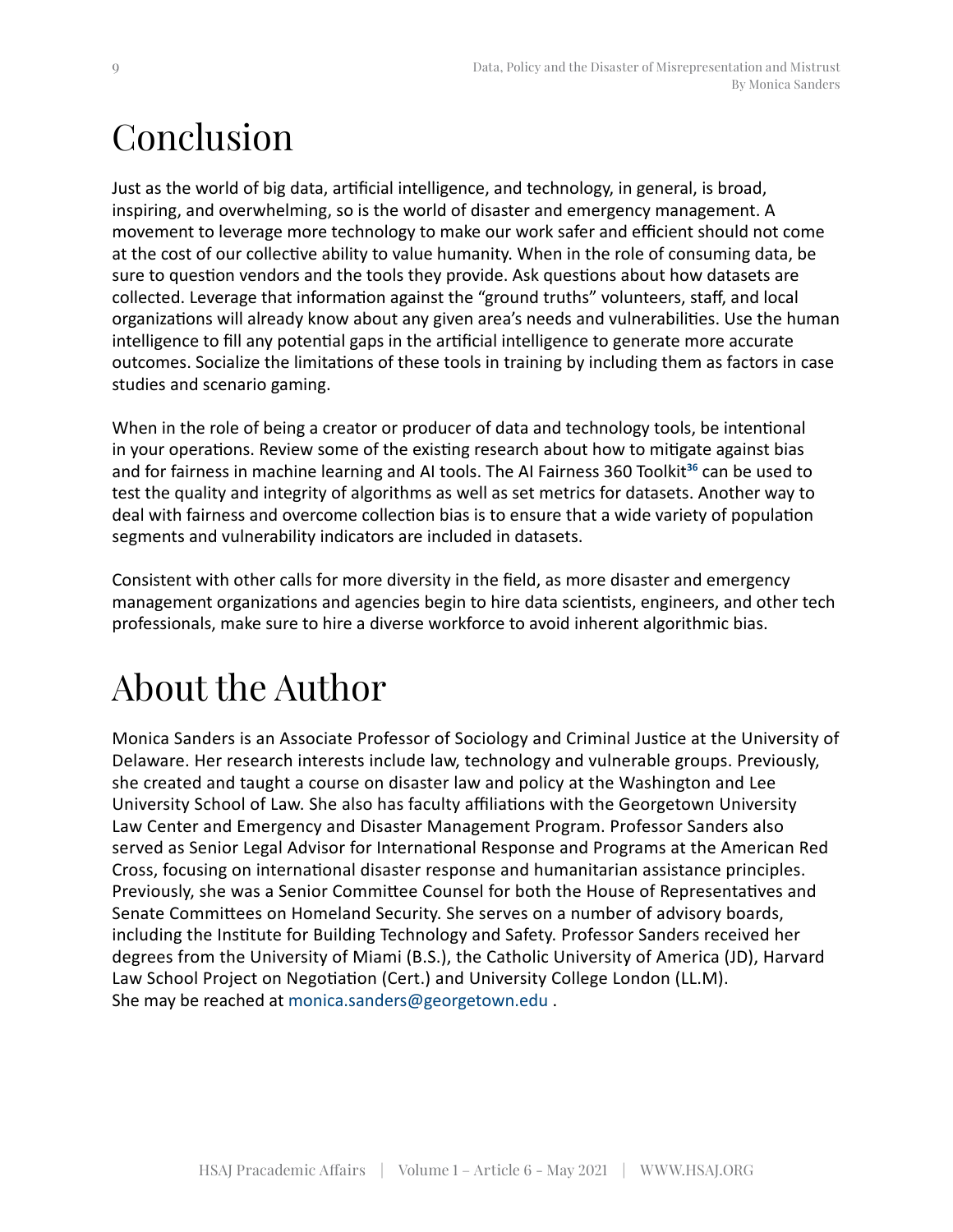#### <span id="page-9-0"></span>Notes

- 1. Sue Sturgis is the editorial director of Facing South and the Institute for Southern Studies. Sue Sturgis, "Recent Disasters Reveal Racial Discrimination in FEMA Aid Process." Facing South. September 24, 2018. [https://www.facingsouth.](https://www.facingsouth.org/2018/09/recent-disasters-reveal-racial-discrimination-fema-aid-process) [org/2018/09/recent-disasters-reveal-racial-discrimination-fema-aid-process](https://www.facingsouth.org/2018/09/recent-disasters-reveal-racial-discrimination-fema-aid-process).
- [2](#page-2-0). Monica Sanders, "TDAI Speaker Series, *AI, Big (or Bespoke) Data and Disasters" TDAI Speaker Series*, 28 Jan. 2021, www.youtube.com/watch?v=wJ6Hb3yyzOQ, (See Q&A for description of datasets and review issues).
- [3](#page-2-0). OpenFEMA, API Documentation, 13 Oct. 2020, www.fema.gov/about/openfema/api.
- [4](#page-2-0). "About," OpenAPI Initiative, 17 Dec. 2020, www.openapis.org/about. (Explanation of standard and origins used in AI and data tools).
- [5](#page-3-0). Sarah E. Cohen, "Sandy Marked A Shift For Social Media Use In Disasters," 2013, [https://www.govtech.com/em/disaster/](https://www.govtech.com/em/disaster/Sandy-Social-Media-Use-in-Disasters.html) [Sandy-Social-Media-Use-in-Disasters.html](https://www.govtech.com/em/disaster/Sandy-Social-Media-Use-in-Disasters.html). FEMA and City of New York both make unprecedented use of social media throughout disaster cycle.
- [6](#page-3-0). Brian J. Houston, et al., "Social Media and Disasters: a Functional Framework for Social Media Use in Disaster Planning, Response, and Research," *Wiley Online Library*, John Wiley & Sons, Ltd, 22 Sept. 2014, https://www.onlinelibrary.wiley.com/ doi/abs/10.1111/disa.12092.
- [7](#page-3-0). "Hurricane Sandy Newsletter," Stevens Institute Of Technology, 2013, [https://www.stevens.edu/research](https://www.stevens.edu/research-entrepreneurship/research-centers-labs/davidson-laboratory/hurricane-sandy-newsletter)[entrepreneurship/research-centers-labs/davidson-laboratory/hurricane-sandy-newsletter](https://www.stevens.edu/research-entrepreneurship/research-centers-labs/davidson-laboratory/hurricane-sandy-newsletter).
- [8](#page-3-0). Scott Johnson, "Why European Forecasters Saw Sandy's Path First, *Ars Technica*, 2021, [https://arstechnica.com/](https://arstechnica.com/science/2012/12/why-european-forecasters-saw-sandys-path-first/) [science/2012/12/why-european-forecasters-saw-sandys-path-first/](https://arstechnica.com/science/2012/12/why-european-forecasters-saw-sandys-path-first/).
- [9](#page-3-0). David Helvarg, "Fireball-Dropping Drones and The New Technology Helping Fight Fires, 2020, [https://www.nationalgeographic.com/science/2020/10/fireball-dropping-drones-new-technology-helping-fight](https://www.nationalgeographic.com/science/2020/10/fireball-dropping-drones-new-technology-helping-fight-fires/#close.A)[fires/#close.](https://www.nationalgeographic.com/science/2020/10/fireball-dropping-drones-new-technology-helping-fight-fires/#close.A) A variety of technologies were used to help fight and track 2020 Wildfires in California, Oregon and Washington State.
- [10](#page-3-0). Joshi Naveen, "How AI Can And Will Predict Disasters," 2019, [https://www.forbes.com/sites/cognitiveworld/2019/03/15/](https://www.forbes.com/sites/cognitiveworld/2019/03/15/how-ai-can-and-will-predict-disasters/?sh=2e877a445be2) [how-ai-can-and-will-predict-disasters/?sh=2e877a445be2](https://www.forbes.com/sites/cognitiveworld/2019/03/15/how-ai-can-and-will-predict-disasters/?sh=2e877a445be2).
- [11](#page-3-0). James Vincent, "Google And Harvard Team Up To Use Deep Learning To Predict Earthquake Aftershocks," The Verge, 2018, <https://www.theverge.com/2018/8/30/17799356/ai-predict-earthquake-aftershocks-google-harvard>.
- [12](#page-3-0). F. Martínez–Álvarez and A. Morales–Esteban, "Big Data and Natural Disasters: New Approaches for Spatial and Temporal Massive Data Analysis," *Computers & Geosciences*, Pergamon, 6 May 2019, www.sciencedirect.com/science/article/pii/ S009830041930411X.
- [13](#page-4-0). Joe Jurado, "Black Man Files Lawsuit After Being Jailed Due To Error In Facial Recognition Technology, *The Root*, 2020, <https://www.theroot.com/black-man-files-lawsuit-after-being-jailed-due-to-error-1845967661>. The article goes in-depth to explain that there were no overlapping factors between the victim and the profile generated by the technology.
- [14](#page-4-0). Angel Diaz, "New York City Police Department Surveillance Technology," 2019, [https://www.brennancenter.org/our-work/](https://www.brennancenter.org/our-work/research-reports/new-york-city-police-department-surveillance-technology) [research-reports/new-york-city-police-department-surveillance-technology.](https://www.brennancenter.org/our-work/research-reports/new-york-city-police-department-surveillance-technology) Chart showing breadth of NYPD surveillance apparatus and problems associated with every technology.
- [15](#page-4-0). Kashmir Hill, "Another Arrest, and Jail Time, Because of a Bad Facial Recognition Match," January 3, 2021, [https://www.sun-sentinel.com/consumer-reviews/sns-nyt-jail-time-bad-facial-recognition-match-20210103](https://www.sun-sentinel.com/consumer-reviews/sns-nyt-jail-time-bad-facial-recognition-match-20210103-vk3ypyxp3zczxbkdhpwqv6hir4-story.html) [vk3ypyxp3zczxbkdhpwqv6hir4-story.html](https://www.sun-sentinel.com/consumer-reviews/sns-nyt-jail-time-bad-facial-recognition-match-20210103-vk3ypyxp3zczxbkdhpwqv6hir4-story.html).
- [16](#page-4-0). Ben Dickson, "What Is Algorithmic Bias?" 2018, [https://bdtechtalks.com/2018/03/26/racist-sexist-ai-deep-learning](https://bdtechtalks.com/2018/03/26/racist-sexist-ai-deep-learning-algorithms/)[algorithms/](https://bdtechtalks.com/2018/03/26/racist-sexist-ai-deep-learning-algorithms/).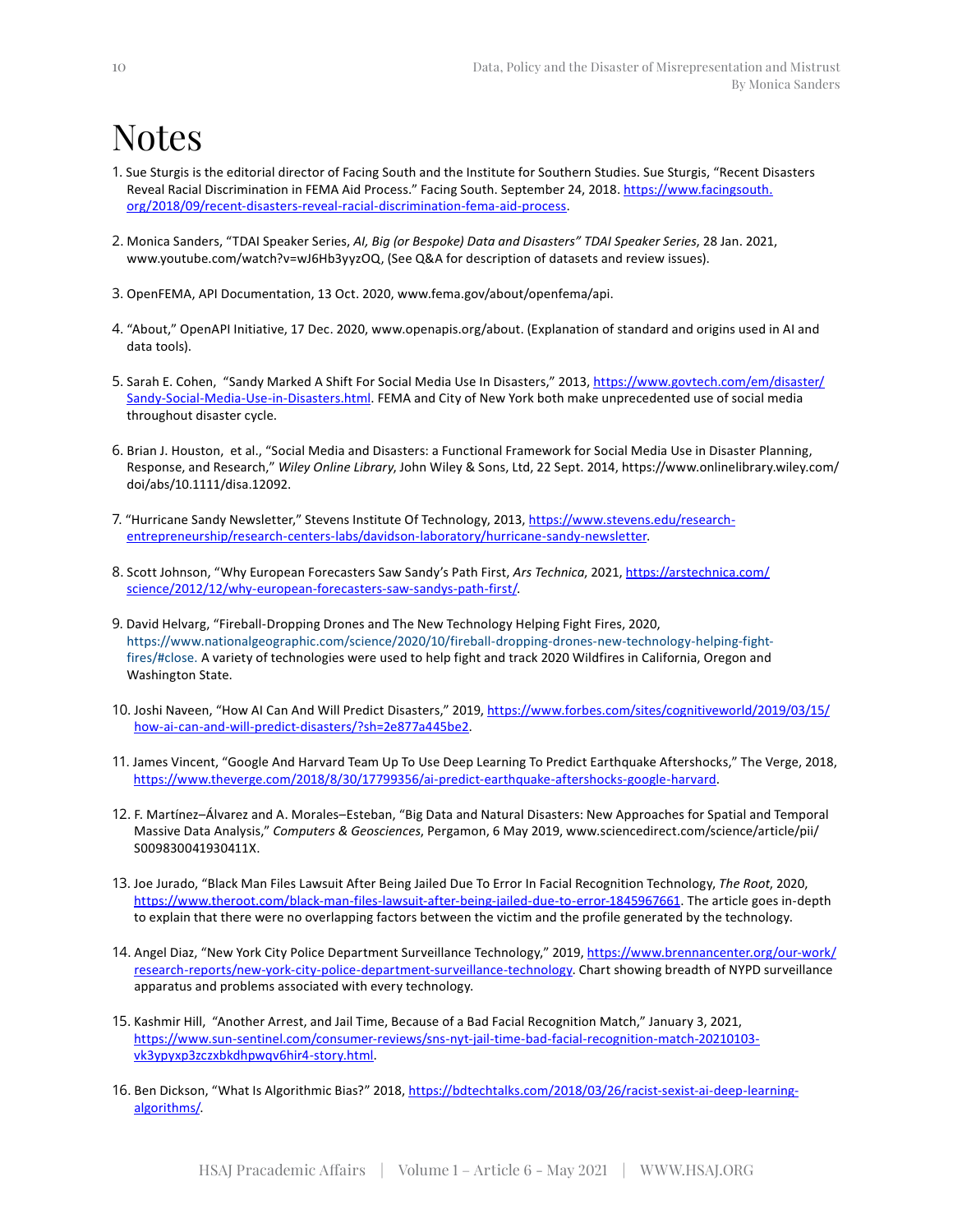- <span id="page-10-0"></span>[17](#page-5-0). Megan Garcia, "Racist in the Machine: The Disturbing Implications of Algorithmic Bias," *World Policy Journal*, vol. 33 no. 4, (2016): 111-117; *Project MUSE* [muse.jhu.edu/article/645268](https://muse.jhu.edu/article/645268).
- [18](#page-5-0). Karan Praharaj, "How Are Algorithms Biased?" Medium, 2020, [https://towardsdatascience.com/how-are-algorithms](https://towardsdatascience.com/how-are-algorithms-biased-8449406aaa83)[biased-8449406aaa83](https://towardsdatascience.com/how-are-algorithms-biased-8449406aaa83).
- [19](#page-5-0). Heidi Ledford, "Millions Of Black People Affected By Racial Bias In Health-Care Algorithms," *Nature.Com,* 2019, [https://](https://www.nature.com/articles/d41586-019-03228-6) [www.nature.com/articles/d41586-019-03228-6](https://www.nature.com/articles/d41586-019-03228-6).
- [20](#page-5-0). Drew Harwell, "Federal Study Confirms Racial Bias Of Many Facial-Recognition Systems, Casts Doubt On Their Expanding Use," 2019, [https://www.washingtonpost.com/technology/2019/12/19/federal-study-confirms-racial-bias-many-facial](https://www.washingtonpost.com/technology/2019/12/19/federal-study-confirms-racial-bias-many-facial-recognition-systems-casts-doubt-their-expanding-use/)[recognition-systems-casts-doubt-their-expanding-use/](https://www.washingtonpost.com/technology/2019/12/19/federal-study-confirms-racial-bias-many-facial-recognition-systems-casts-doubt-their-expanding-use/).
- [21](#page-5-0). Adam Jacobs, 2009,<https://dl.acm.org/doi/fullHtml/10.1145/1536616.1536632>.
- [22](#page-6-0). "What Is Big Data? | Oracle", Oracle.Com, 2022, <https://www.oracle.com/big-data/what-is-big-data.html>.
- [23](#page-6-0). Villanovau.Com,<https://www.villanovau.com/resources/bi/6-ways-companies-can-collect-your-data/>; See also Louise Matsakis, "The WIRED Guide to Your Personal Data (and Who Is Using It," *Wired. Conde Nast,* 2019, [https://www.wired.](https://www.wired.com/story/wired-guide-personal-data-collection/) [com/story/wired-guide-personal-data-collection/](https://www.wired.com/story/wired-guide-personal-data-collection/) .
- [24](#page-6-0). Amanda Coston et al., *Leveraging Administrative Data for Bias Audits: Assessing Disparate Coverage with Mobility Data for COVID-19 Policy*, (November 2020),<https://doi.org/https://arxiv.org/pdf/2011.07194.pdf>.
- [25](#page-6-0). Nishant Kishore et al., "Measuring Mobility to Monitor Travel and Physical Distancing Interventions: a Common Framework for Mobile Phone Data Analysis," *The Lancet Digital Health* 2 (11), (2020) https://doi.org/10.1016/s2589- 7500(20)30193-x.
- [26](#page-6-0). 2020 People of Color in Tech Report, Trust Radius, September 21, 2020, [https://www.trustradius.com/vendor-blog/](https://www.trustradius.com/vendor-blog/people-of-color-in-tech-report) [people-of-color-in-tech-report](https://www.trustradius.com/vendor-blog/people-of-color-in-tech-report).
- [27](#page-6-0). Olivia Solon, and April Glaser, "Google Workers Mobilize against Firing of Top Black Female Executive," NBCNews.com. NBCUniversal News Group. December 4, 2020. [https://www.nbcnews.com/tech/internet/google-workers-mobilize](https://www.nbcnews.com/tech/internet/google-workers-mobilize-against-firing-top-black-female-executive-n1250038)[against-firing-top-black-female-executive-n1250038](https://www.nbcnews.com/tech/internet/google-workers-mobilize-against-firing-top-black-female-executive-n1250038) Black women also only represent about .07 percent of Google's technical workers. Timnit is also the founder of Black in AI.
- [28](#page-7-0). Paul Ryan, "H.R.4174 115th Congress (2017-2018): Foundations for Evidence-Based Policymaking Act of 2018," Congress. gov. January 14, 2019.<https://www.congress.gov/bill/115th-congress/house-bill/4174>.
- [29](#page-7-0). "FEMA Looks to Build Trust in Data Sharing after IG Found It 'Overshared' Records," Federal News Network, May 13, 2020. [https://federalnewsnetwork.com/big-data/2020/05/fema-modernizes-its-data-analytics-with-financial-transparency-in](https://federalnewsnetwork.com/big-data/2020/05/fema-modernizes-its-data-analytics-with-financial-transparency-in-mind/)[mind/](https://federalnewsnetwork.com/big-data/2020/05/fema-modernizes-its-data-analytics-with-financial-transparency-in-mind/); National Advisory Council Report to the FEMA Administrator, Federal Emergency Management Agency, Nov. 2020, www.fema.gov/sites/default/files/documents/fema\_nac-report\_11-2020.pdf.
- [30](#page-7-0). News, Concrete. 2020, "Home," Concrete Products, December 7, 2020, [http://concreteproducts.com/index.](http://concreteproducts.com/index.php/2020/12/07/fema-big-data-proves-high-building-code-standards-roi/) [php/2020/12/07/fema-big-data-proves-high-building-code-standards-roi/](http://concreteproducts.com/index.php/2020/12/07/fema-big-data-proves-high-building-code-standards-roi/). FEMA conducted a nationwide study of hazard resistant codes standards.
- [31](#page-7-0). "Survivor Privacy Incident," n.d. Survivor Privacy Incident | FEMA.gov. Accessed January 3, 2021, [https://www.fema.](https://www.fema.gov/survivor-privacy-incident) [gov/survivor-privacy-incident.](https://www.fema.gov/survivor-privacy-incident) Sensitive and personally identifiable information of people who received assistance in the Transitional Sheltering Assistance Program was "overshared" according to the agency.
- [32](#page-7-0). This is the descriptor for Native Americans or Indigenous people used on HUD's website.
- [33](#page-7-0). "DATA SETS: HUD USER," n.d. DATA SETS | HUD USER, Accessed January 3, 2021. [https://www.huduser.gov/portal/](https://www.huduser.gov/portal/pdrdatas_landing.html) [pdrdatas\\_landing.html](https://www.huduser.gov/portal/pdrdatas_landing.html). HUD's open data set website.